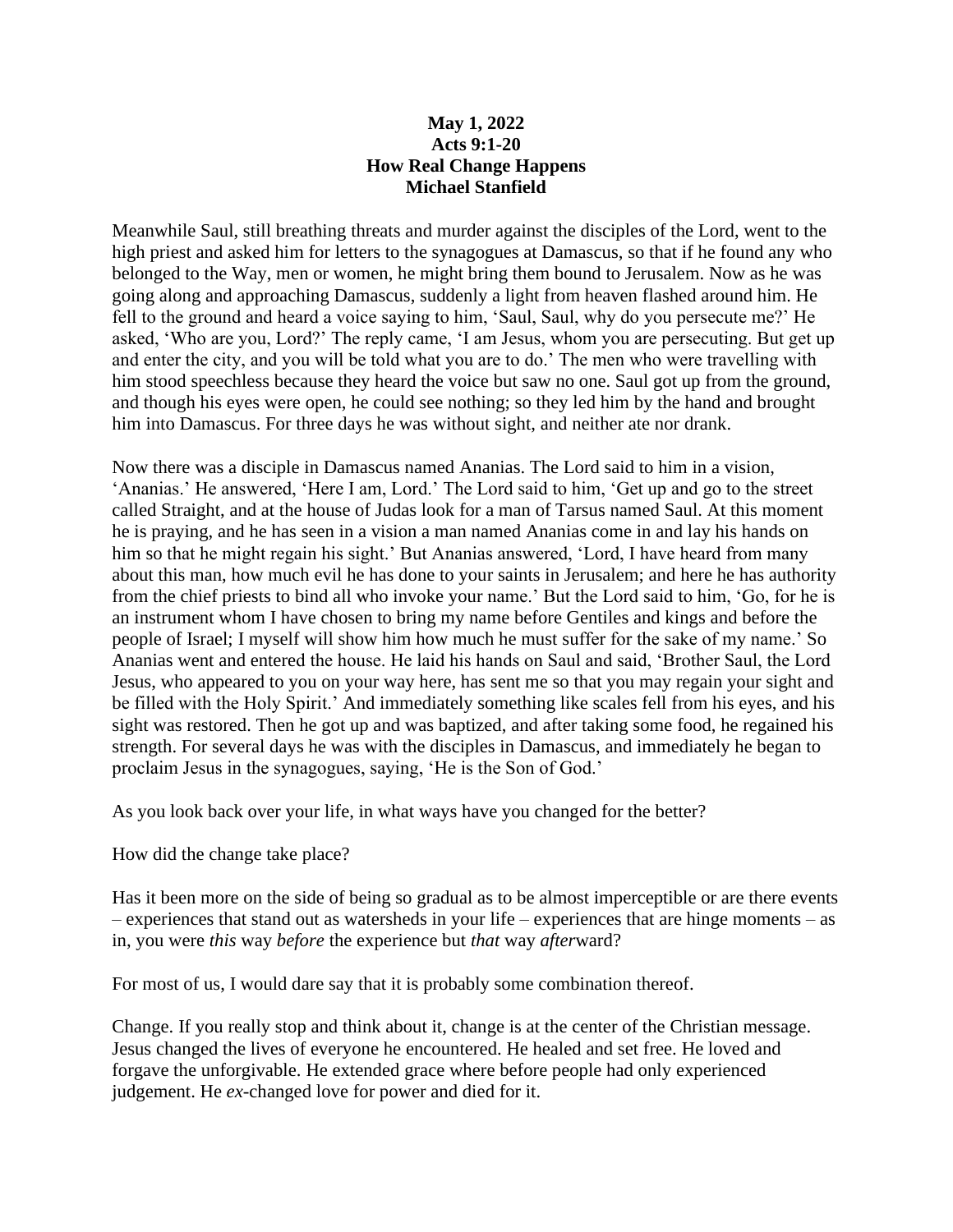So, the gospel message, at its heart, is a message of welcome change – transformation – from emotional and spiritual bondage to freedom, from feelings of worthlessness to a renewed sense of value, from a life ruled by power games to a life lived by love, from a life lived in service to self and something less than God, to a life lived fully in the service of who we were intended to be by way of call, vocation, and relationship to a living God – transformation from brokenness to wholeness.

Of course, such 180 degree turnabouts are rarely so straightforward and one-sidedly joy-filled. Such radical change does not happen without some sense of loss. Grasping the new means letting go of the old and that is usually painful.

There was certainly pain involved in Paul's change from persecutor to Apostle. Perhaps that is why later, in his letter to the Romans, he would compare it to a woman in labor: "We know that the whole creation has been groaning in labor pains until (the advent of Christ);" he would say, "and not only the creation, but we ourselves…"

What could be more joyous than the birth of a baby. Yet no birth comes without some physical discomfort if not downright excruciating pain. And the loss that comes with that birth is also great – especially for the mother whose body is now not as it was and never will be again. Her time now is also no longer hers or her partner's – if she has one. The old way of life as either an individual or a couple must in some way be forfeited to make room for the new dynamic that involves a family. The joy of the presence of the child is won by letting go of the old reality. And that involves a loss of the freedoms and time one had before becoming a parent.

Thus, one must, in some sense, *surrender* to the new reality, *surrender* to the process of change involved – *surrender* to the pain of loss – whether that is excruciating or just involves leaving a former place of comfort to embrace being *un*comfortable for a while.

Even when one is brought to one's knees, as Paul most certainly was, surrender to the process is still needed. Transformation is not guaranteed. But the same can be said for change that happens more slowly over time. What these two ways of change have in common is that both involve making room for something that is other, strange, foreign.

Thus, Divine change initiated by God can be both a kind of uninterrupted experience over a long period of time – a lifetime even, and is thus one that comes as the result of fidelity to a commitment, constantly updating what that means in the present – or it can be a set of powerful, unequivocal experiences that take you to the brink of something totally unexpected, altering you in ways that you could not have imagined.

Either way, openness to the other, the different, the not yet known is the key. In fact, to allow oneself such experiences is to be open to having your very brain rewired, literally.

That's right. Neuroscientists now tell us that the brain has this wonderful built-in resilience to which we have access. They call it *neuroplasticity*. Scientists tell us that the adult human brain has approximately 100 billion neurons and that the experience of surrender to a learning process of any kind *increases* the number of branches among those neurons which *actually increases* the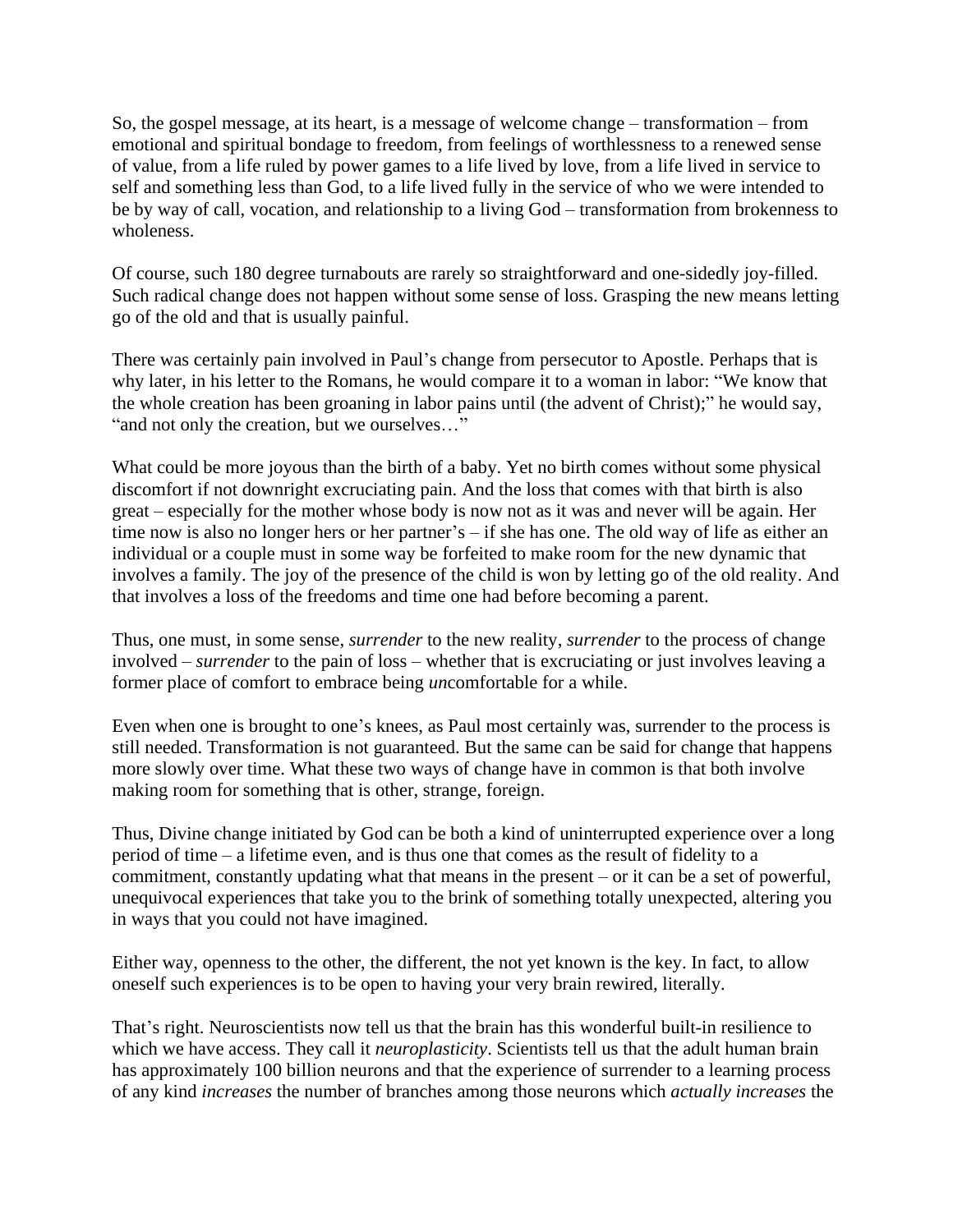volume and thickness of the brain. And this can happen either through the experience of learning something new over time, or through an experience that is instantaneous, powerful, and either traumatic, or sublime.

Take sudden blindness for example, which evidently happened to Saul while on the road to Damascus, after which, he was without sight for three days. As it turns out, neuroscientists have learned that if you *were* to wear a blindfold for three days, your visual cortex would reorganize itself to process sound and touch in new ways. You would become more attuned to your body and as a result, your brain would begin to rewire itself, literally giving you a different experience of the world.

Another fascinating example comes from a group of people known as Sea Gypsies. Sea Gypsies or Sea Nomads are a nomadic people living in a cluster of tropical islands in the Burmese archipelago. They spend most of their lives in boats on the open sea and the amazing thing about *them* is that unlike everyone else, they can see clearly under water at great depths. They have actually learned to control the shape of their lenses and the size of their pupils, constricting them 22 percent. Most of us can't do that, and before studying them, pupil adjustment had been considered to be a fixed, innate reflex.

And then there are the brains of London taxi drivers. The result of a study comparing their brains with those of London bus drivers revealed that taxi drivers have a larger hippocampus compared to bus drivers. It's because this region of the brain is specialized in acquiring and using complex spatial information in order to navigate efficiently. Taxi drivers have to constantly learn new ways to navigate around London whereas bus drivers follow a limited set of predetermined routes. For more, see Anastasia Pryanikova, "15 amazing examples of neuroplasticity in action," brainalchemist.com, May 4, 2010. Retrieved December 4, 2018.

All of this is telling. It indicates that those who limit themselves to rote experiences over a lifetime not only have smaller brains, but they, themselves may cease to grow, change, adapt and evolve. Their very capacity for experiencing the richness of life diminishes; their capacity for wholeness and connection may actually begin to shrink.

So new experiences – inner ones through the use of imagination – and outer ones, through new external exposures, rewire the brain.

That rewiring happens in four basic ways –

1. When one practices a new skill over time,

2. Related to that but somewhat different secondly is when one, opens oneself to fully taking in new information, new insights, and new experiences with the intention of integrating those into a possible new frame of reference.

3. Then three, as I said, when there is trauma to one part of the brain, psyche, and/or body, and finally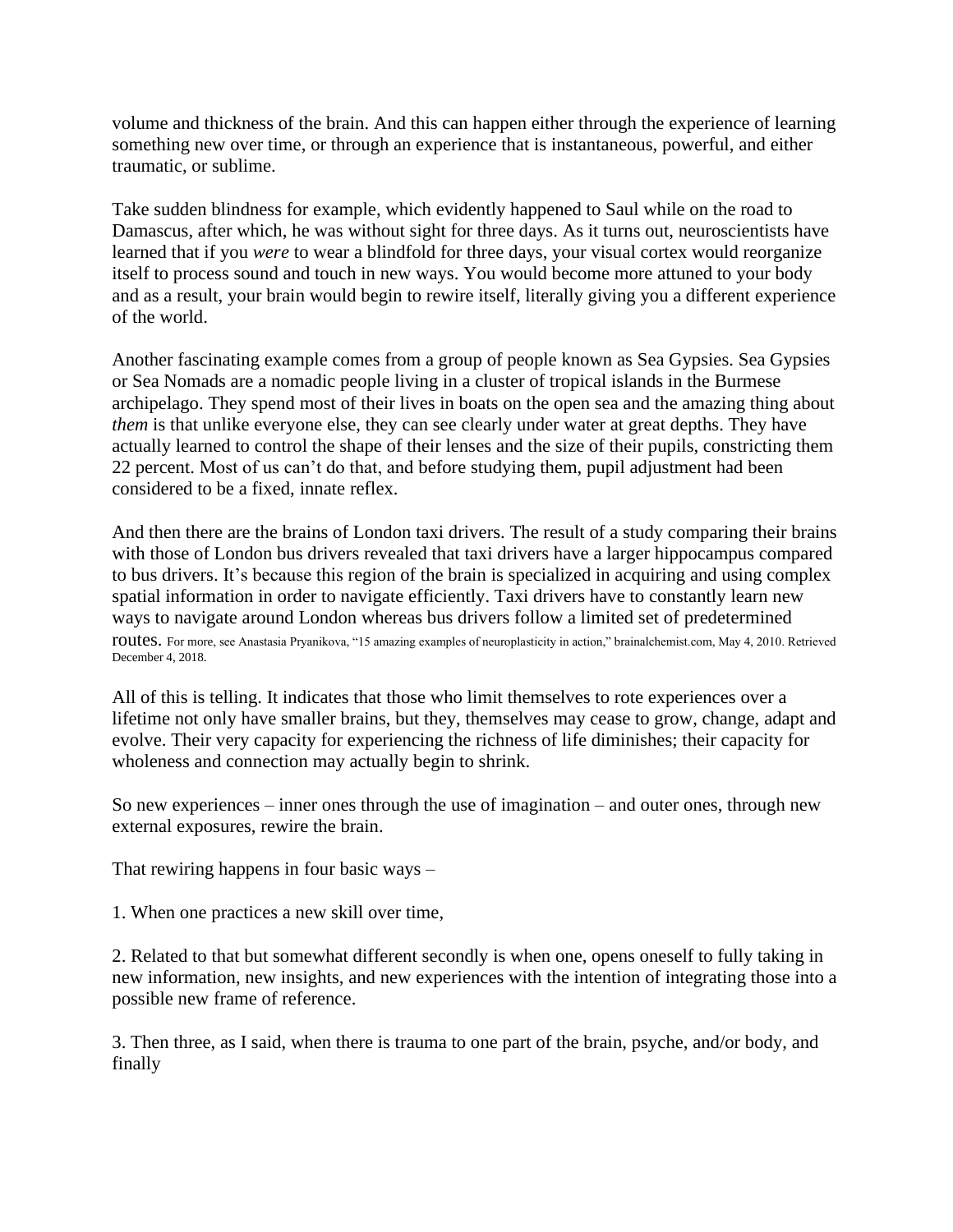4. When one has a powerful, emotionally laden experience whether that experience that is neither trauma nor elation somewhere in between – something that is sublime.

While on the road to Damascus that fateful day, Paul had his brain rewired. He was knocked to the ground and blinded which was a trauma to his body, he had a direct unequivocal, fearinducing, awe-inspiring encounter with the risen Christ that was sublime, and he spent several days among his former enemies who he was now opening himself up to being his new friends. From then on, he would practice the skill of being an apostle of Christ.

Which of these four ways have you allowed yourself to be changed for the better and which ways, if you are honest, have you perhaps resisted?

I have changed via every way except through trauma. I have been spared that. However, I have worked with many people who were traumatized. I would not wish that on anyone. It is a poor way to institute positive change and is as likely to leave one dis-abled as it is to expand one's repertoire of able-ness. However, those who do, by the Grace of God, integrate said trauma, tend to be the greatest true healers *on* the planet.

As *I* have shared with you before, I have had powerful, vivid religious dreams that changed my whole attitude and sent my life in whole new and wonderful directions. I have participated in significant life changing learning events throughout my adult life. I have been and continue to be blessed to receive teachings and training from some of the most learned and gifted teachers on the planet. Those experiences have been and continue to be very important to me.

They changed my whole understanding of God from being some kind of supreme and dominating power *over* nature to a God who is in loving partnership with it. those experiences birthed a new knowledge that all things are in God and in loving relationship to God. Therefore God is in all things. All of life is sacred – not just the Church and its revelation in Christ. The Spirit is incarnate everywhere ready to surprise us in unexpected ways if we will but remain open to it. Indeed, the Spirit of the Living God is alive and at work trying to make all things new, all the time, everywhere.

But I have also been no less changed by the experience of practicing a lifelong commitment to Janet, my wife of nearly 36 years and the Church to which I have been committed as a minister for 35. In fact, the experience of my commitment to Janet in marriage through all the vagaries of life over these many years informs how I counsel others in their loving relationships; and my lifelong commitment to God in Christ through the Church informs how I interpret the unorthodox, but powerful experiences of God that I have had and still remain open to. But more importantly, these commitments have grounded me in the practical reality of being human and changing with another and with a community to whom I believe God has called me.

*Whether* we change and *how* we change are important; for like it or not, monumental change is afoot. I believe God is leading the world away from an either/or way of perceiving everything – away from a black versus white, matter versus spirit, absolute right versus absolute wrong, man versus woman, marriage verses singleness, church member versus non-church member, doubt versus faith – way of perceiving reality – to something else altogether.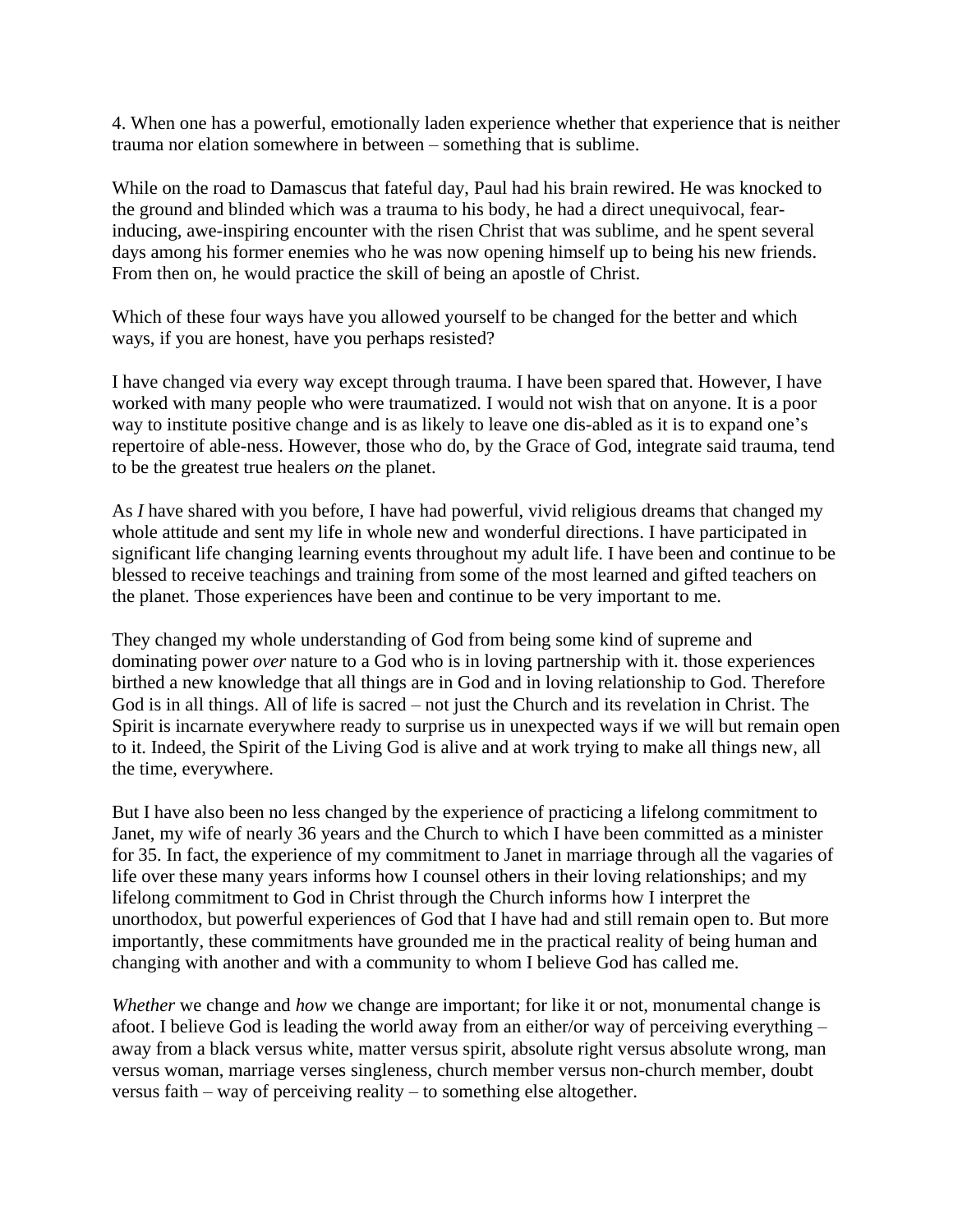Gender identity is now understood now by the majority of those under forty in our culture as fluid. More and more it is becoming common practice to let people know what pronoun you prefer to be called by, such as he/him/his, she/her/hers, they/them/theirs or something else altogether.

Last fall, I began to supervise a woman who is seeking to become a licensed relationship counselor and as such have discovered that I now have to make room for how to guide her in counseling, with compassion, those in polyamorous relationships – that is more than one committed partner. As you well know, it is something well beyond *my* experience, but something I see as a new opportunity for me to learn how to love and understand in a way that is quite strange and other than *my* own experience.

*Profound* cultural change is afoot and if God is behind that, then the church will need to learn how to respond with compassion, which, for most of us, will certainly require a change – perhaps quite a big one.

The good news is that God as revealed in Jesus Christ is a both/and kind of  $God - a$  god of law *and* of grace, a god of justice *and* mercy, a God who by the Holy Spirit comforts the afflicted and afflicts the comfortable, bringing a new order to a confusing chaos and a new chaos to an old dying order.

The God of the universe became human in Jesus. We should therefore not be surprised if that God shows up in a powerful way through a mountain that we hike, a marriage that is hard, a church community that most of the time we take for granted, or a new way of conceiving of human togetherness altogether.

The great existentialist theologian, Paul Tillich said that "Faith means being grasped by a power that is greater than we are, a power that shakes us and turns us, and transforms and heals us" and that, "Surrender to this power is faith." Paul Tillich, *The New Being* (Scribner's, 1955), Chapter 5.

How is God's power moving in your life right now for change? *To* what, and *by what way* may God be trying to open you up and reroute your brain in a way that leads TO God?

The founding father of the Reformation, Martin Luther once said, "It is God's nature to make something out of nothing; hence one who is not yet nothing, out of him God cannot make anything." Martin Luther, *Commentaries on Psalms* (*LW* 14:163).

We therefore need to keep what the Buddhists call "beginner's mind" as we approach this precious life we've been given – to assume that we know less than we think. To do this, we need to let our hearts lead the way. Every one of us is a lover before we are a thinker, a body before we are a mind. It is an open heart that truly leads an open mind – one that is ripe for allowing God to break in.

God is constantly attempting to change us all by breaking into us through the new experiences of life to which we remain open. And so, in closing, please join me in reading together the prayer entitled "You Break In" that now appears on the screen.